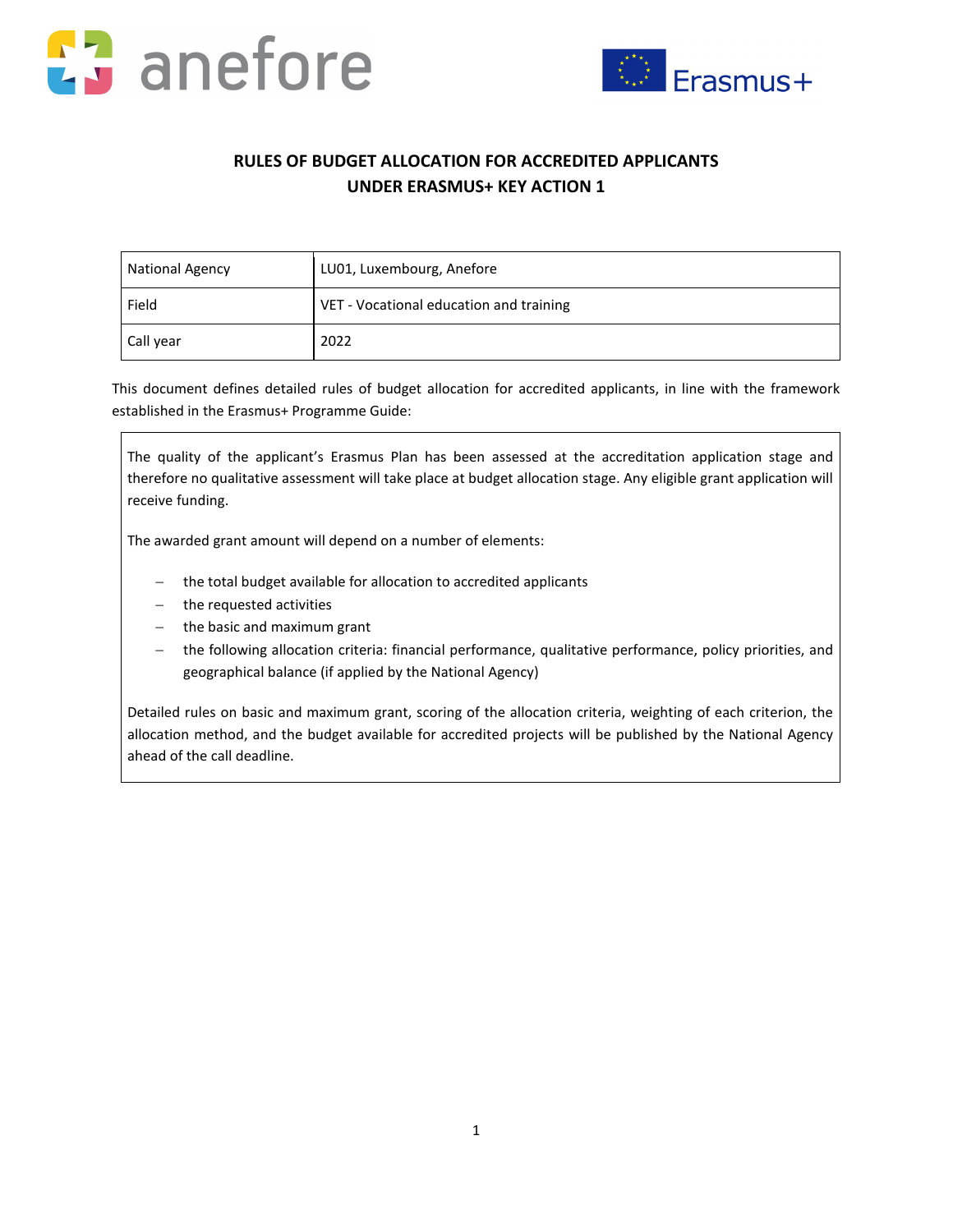



## **1. AVAILABLE BUDGET**

| Total budget available for allocation to        |  | At least 968 000 € |
|-------------------------------------------------|--|--------------------|
| $\sqrt{ }$ accredited applicants <sup>1</sup> : |  |                    |

The available budget will be apportioned between the applicable allocation criteria in the following way<sup>[2](#page-1-1)</sup>:

| Basic grants and financial performance                                      | At least 404 000 $\epsilon$ |
|-----------------------------------------------------------------------------|-----------------------------|
| Qualitative performance and policy priorities   At least 269 000 $\epsilon$ |                             |

In addition, the following amount will be reserved for budget categories based on reimbursement of real costs:

| I Inclusion support for participants and<br>exceptional costs | 70 000 € |
|---------------------------------------------------------------|----------|
|---------------------------------------------------------------|----------|

In case of need, the National Agency may further increase the reserved amount. If part of the reserved funds is left unused, the National Agency may distribute them through a second allocation exercise.

### **2. ESTIMATING THE BUDGET REQUIRED TO IMPLEMENT THE REQUESTED ACTIVITIES**

The National Agency will calculate the budget required to implement activities requested by each applicant. The estimation of the required budget will be done on the basis of unit costs defined in the Programme Guide and historical data on grants for similar activities.

A standardised estimation cannot be performed for costs that are highly dependent on each specific case, namely inclusion support for participants and exceptional costs. Requests for these types of costs will be assessed based on the description, justification and estimated amount provided by the applicant as part of the application. In addition, beneficiaries can make further requests for these types of costs during the first 12 months of project implementation by submitting a written request to the National Agency. A limit on the total amount of additional funds that can be requested may apply, as defined in the relevant grant agreement.

In all cases, the awarded grant shall not be higher than the estimated budget required to implement all activities requested by the applicant.

<span id="page-1-0"></span><sup>&</sup>lt;sup>1</sup> The final allocated budget may be lower than the specified amount if all applicants have been awarded the maximum amount according to the rules set out in this document. If additional funding becomes available, the National Agency may increase the available budget.

<span id="page-1-1"></span><sup>&</sup>lt;sup>2</sup> Exceptionally, the specified amounts may be lowered if the budget required for inclusion support and exceptional costs is higher than originally foreseen; if all applicants have already been allocated the maximum amounts according to the rules set out in this document; or if a minor correction is required due to rounding rules.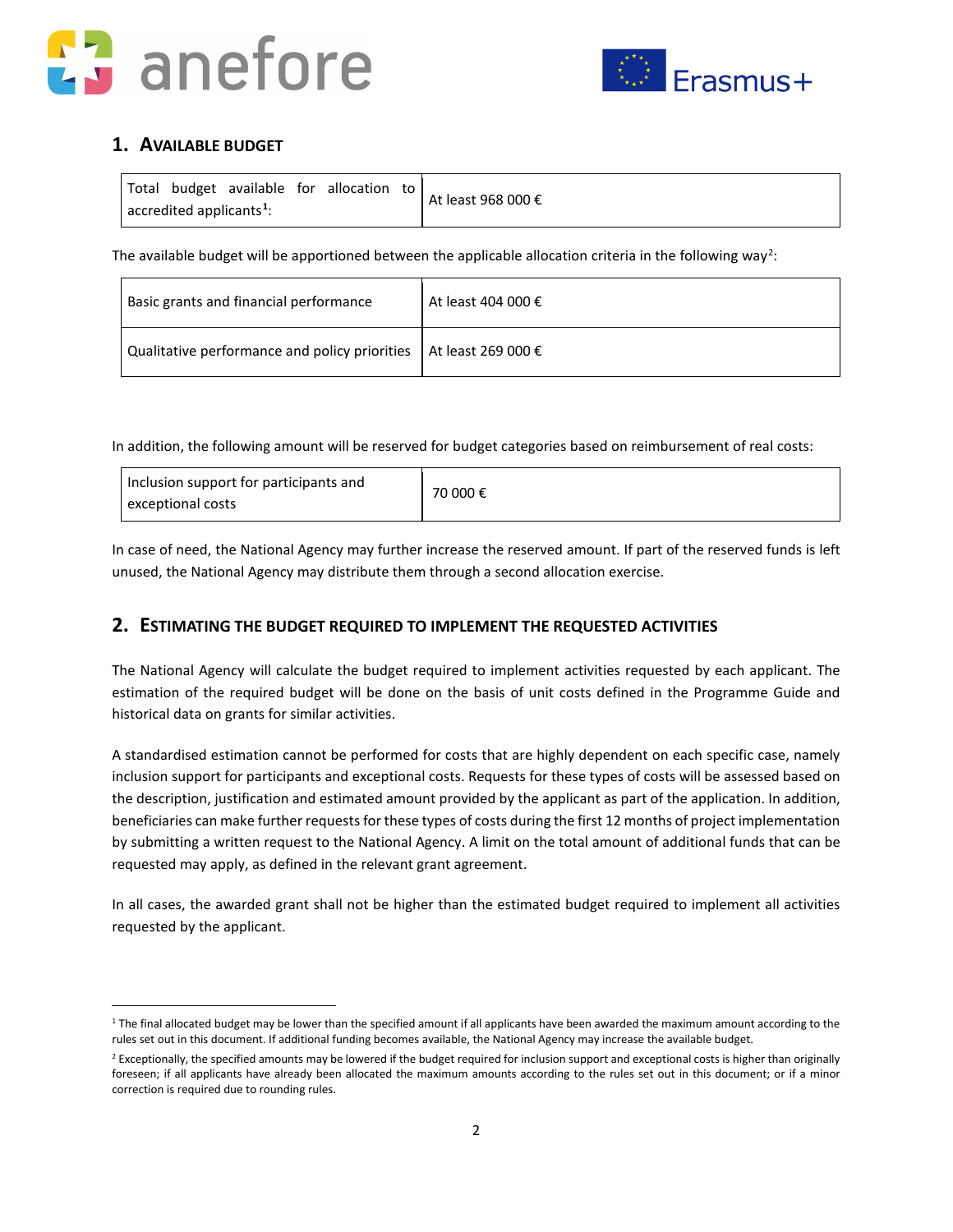## anefore



#### **2.1. Maximum grant[3](#page-2-0)**

The maximum grant amount will be limited to 400'000 € per applicant. The maximum grant rules will apply only if the total demand for budget surpasses the total available funds as defined in section 1.

As an exception, costs for inclusion support for participants and exceptional costs will not count towards the limits set by the rules on maximum grant.

#### **2.2. Competitive allocation**

If the total budget available for allocation to accredited applicants is not sufficient to provide each applicant with the budget required to implement their requested activities (taking into account the rules on maximum grant defined in this section 2.1), then a competitive allocation will take place as described below in section 3. However, if the total available budget is sufficient to fully address requests of all applicants, then the budget allocation rules described in section 3 will not apply.

### **3. BUDGET ALLOCATION RULES**

Budget allocation will take place in multiple phases. In each phase, the available budget will be divided between eligible applicants based on the described criteria<sup>[4](#page-2-1)</sup>.

Applicants that receive the full budget required to implement their requested activities (or that reach their maximum grant) will not participate in further allocation. Any surplus funds will be divided among other applicants based on the allocation rules as specified for each phase. All allocated amounts will be rounded to the nearest whole Euro.

#### **3.1. First phase: basic grants and financial performance**

A basic grant will be provided to each applicant at the beginning of the allocation process<sup>[5](#page-2-2)</sup>. The purpose of the basic grant is to allow all accredited organisations to implement a minimum number of mobility activities and progress towards the objectives of their Erasmus Plan.

For organisations that have already completed grant agreements under their accreditation, the amount of the basic grant will be linked to their past financial performance to ensure stable and reliable funding for good performers. In this context, financial performance refers to the applicants' ability to fully use the awarded funds, as demonstrated by their results in previous grant agreements.

The single basic grant for all applicants will be of 33'000 €, except for grant requests lower than the basic grant defined by the NA.

<span id="page-2-0"></span><sup>&</sup>lt;sup>3</sup> In addition to the general rules on maximum grants, the awarded grant for applicants under observation may be further limited by the National Agency in accordance with the specific decision on establishment of observation measures.

<span id="page-2-1"></span><sup>4</sup> When calculating the applicants' performance, the National Agency may exclude from consideration past projects that have been negatively affected by the COVID-19 pandemic or other events outside of the beneficiary's control (*force majeure*).

<span id="page-2-2"></span><sup>5</sup> Exceptionally, if the basic grant is higher than the maximum grant, then the basic grant will be capped accordingly.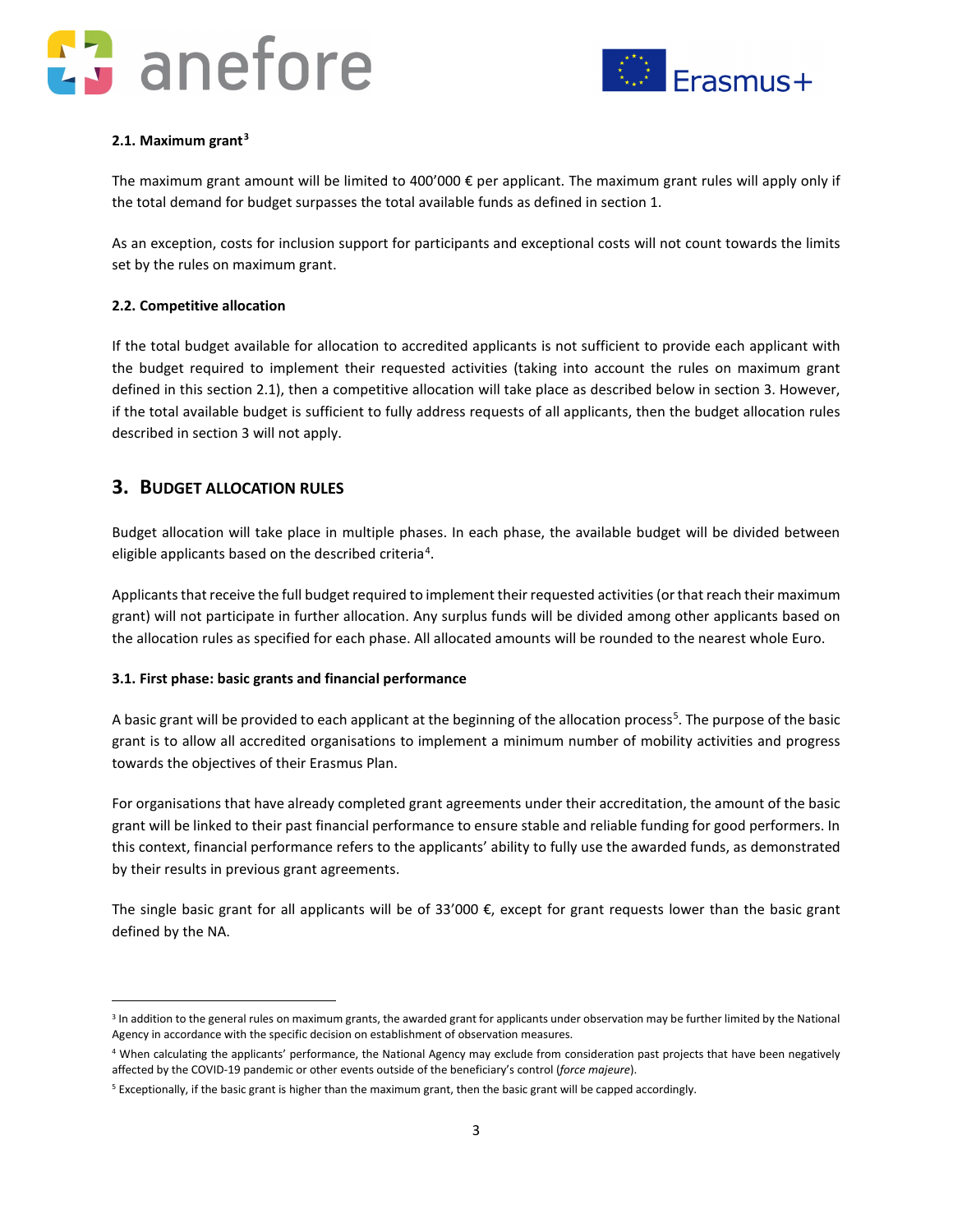# anefore



The National Agency may increase the basic grant after the submission deadline, in case sufficient funds are available.

Experienced applicants (those that have been accredited through the light accreditation procedure and have completed at least one grant agreement under the VET Mobility Charter) will receive a basic grant equal to their highest absorbed amount during the last three grant agreements completed under the VET Mobility Charter. The highest absorbed amount will be reduced by 20% if the applicant has not reached at least 80% of average absorption ((average of absorbed budget and realised mobilities of the awarded funds/ awarded mobilities)) during the same period. The NA will consider the number of granted and realised mobilities to calculate this average. The varying nature of mobilities leads to the fact that even if the beneficiaries have realised all the granted mobilities, they do not necessarily reach the highest possible budget absorption. Moreover, the NA foresees to consider the impact the COVID-19 pandemic has had on the beneficiaries' performance.

If the budget available for allocation in this phase is not sufficient to perform the allocation in the above way, then the experienced applicants will receive an amount reduced at the same rate, and not lower than the basic grant for a newly accredited applicant.

#### **3.2. Second phase: qualitative performance and policy priorities**

The purpose of the qualitative performance criterion is to ensure that accredited applicants deliver good quality activities and gradually progress towards the objectives of their Erasmus Plan. In addition, applicants may score higher if proposing to implement priority activities.

Budget assigned to this phase will be divided among the applicants in proportion to their score and the estimated budget required to implement their requested activities.

The score of each applicant is calculated in two steps:

- a) For newly accredited applicants, the base score will be equal to the evaluation score of the applicant's accreditation application. For applicants that have been re-accredited through the light accreditation procedure, the base score will be equal to the evaluation score of the last final report for projects implemented under the VET Mobility Charter (KA116). If no such report is available, the applicant's base score will be equal to the score of their VET Mobility Charter application.
- b) A bonus to the base score will be applied according to the following criteria:
	- − Involvement of participants with fewer opportunities: +1 point per % of participants with fewer opportunities out of total participants limited to a maximum of +5 points.
	- − Implementing long-term learning mobility of learners (ErasmusPro): As from the third participant in long-term learning mobility +1 point per long-term learning mobility participant limited to a maximum of +3 points.
	- − Involvement of invited experts: +1 point for at least one invited expert.